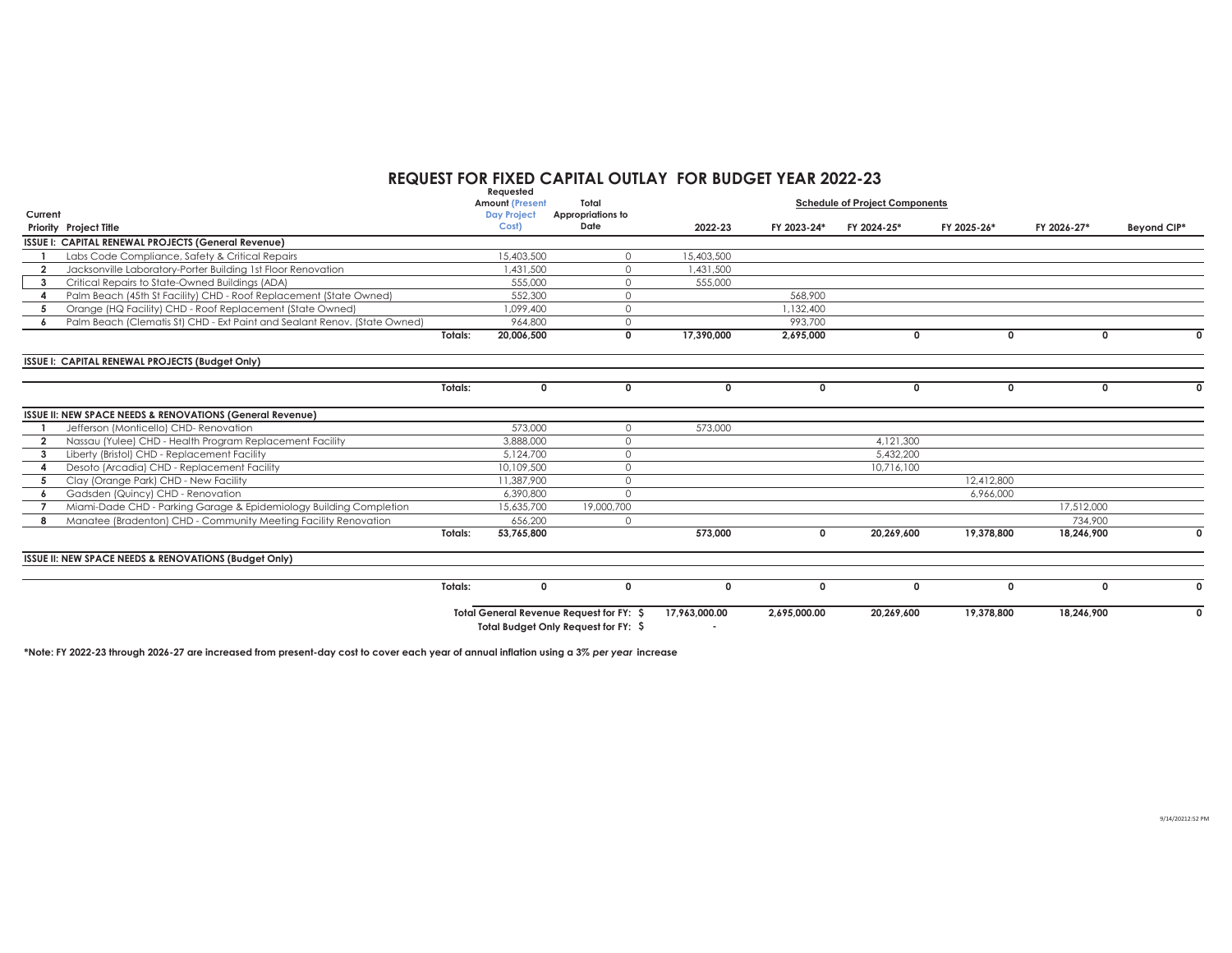## **2022-2023 FCO /LBR REQUEST ISSUE I: CAPITAL RENEWAL PROJECTS - GENERAL REVENUE**

| <i><b>Issue</b></i> | Location Description                                                                       | Requested  |
|---------------------|--------------------------------------------------------------------------------------------|------------|
| 4                   | Duval (Jacksonville) Laboratory - Porter Building 1st Floor Renovation                     | 1,431,500  |
| 5                   | Duval (Jacksonville) Laboratory - Jacksonville Campus Renovations                          | 656,800    |
| 6                   | Duval (Jacksonville) Laboratory - Maintenance Shop Repair or Replacement                   | 923,400    |
|                     | Duval (Jacksonville) Laboratory - Pearl Street Complex Flood Control                       | 1,328,300  |
| 8                   | Duval (Jacksonville) Laboratory - Second Floor Porter Renovation Completion                | 4,452,100  |
| 9                   | Duval (Jacksonville) Laboratory - Central Energy Plant Renov and cooling Tower Replacement | 1,118,800  |
| 10                  | Duval (Jacksonville) Laboratory - Andrade Building HVAC Controls & Renovations             | 536,500    |
| 11                  | Dade (Miami) Laboratory - Mechanical Renovations                                           | 3,050,700  |
| 12                  | Hillsborough (Tampa) Laboratory - Chiller Replacement and Mechanical Upgrades              | 1,246,300  |
| 13                  | Statewide Laboratory - Chemical Fume Hood Renovations                                      | 1,889,400  |
| 14                  | Statewide Laboratory - Incubator Renovations                                               | 201,200    |
|                     | <b>Critical Repairs Laboratories - Subtotal:</b>                                           | 16,835,000 |
|                     |                                                                                            |            |
| <i><b>Issue</b></i> | Location Description                                                                       | Requested  |
| 15                  | Statewide ADA Accessibility Renovations                                                    | 555,000    |
|                     | ADA Accessibility Renovations, Laboratories Subtotal:                                      | 555,000    |
|                     |                                                                                            |            |

**ISSUE I: CAPITAL RENEWAL PROJECTS - GENERAL REVENUE TOTAL: 17,390,000** 

## **ISSUE I: CAPITAL RENEWAL PROJECTS - GENERAL REVENUE**

## **LAB CODE COMPLIANCE, SAFETY & CRITICAL REPAIRS**

**With continued health issues such as Covid-19, Zika, and Dengue Fever, the State Laboratory facilities continue to be critical to the mission of the DOH. The projects listed below are critically needed to extend the useful life of the laboratory facilities and their major building components, as well as maintain the continued capabilities for delivering needed services.** 

| $\overline{4}$ | Duval (Jacksonville) Lab - Porter First Floor Renovation - This project is critically integrated with the 2nd floor renovation project. The Porter<br>Building was originally built in 1957 and desperately needs these renovations to bring the building into compliance with current code and safety<br>regulations. This project will complete asbestos removal and correction of life safety, mechanical and electrical code violations in the Porter<br>Building. This is a critical health and safety improvement.                                                                                                                                       |
|----------------|----------------------------------------------------------------------------------------------------------------------------------------------------------------------------------------------------------------------------------------------------------------------------------------------------------------------------------------------------------------------------------------------------------------------------------------------------------------------------------------------------------------------------------------------------------------------------------------------------------------------------------------------------------------|
| 5              | Duval (Jacksonville) Lab & Vital Statistics - Jacksonville Campus Renovations - This request will fund needed major maintenance on the exterior<br>of campus buildings to prevent moisture intrusion and deterioration of facilities. Masonry will be tuck pointed and concrete surfaces repaired.<br>Additionally, application of water proofing to surfaces and re-caulking of windows will prevent interior and structural damage. Moisture<br>damaged finishes will be repaired where degraded.                                                                                                                                                            |
| 6              | Duval (Jacksonville) Lab & Vital Statistics - Maintenance Shop Repair or Replacement. The maintenance shop was damaged by an arson fire and<br>cannot be used. The building is critical to the daily operations of the lab facility. The facilities staff has been forced to spread their services<br>throughout the campus which is grossly inefficient.                                                                                                                                                                                                                                                                                                      |
| $\overline{7}$ | Duval (Jacksonville) Lab & Vital Statistics - Pearl Street Complex Flood Control Systems - The request will fund the installation of flood gates,<br>removal and replacement of storefront glass with flood resistant structures, the modification of gas venting structure for the central energy plant<br>and permanent closure of some exterior openings. The complex is located along Hogan's creek and is subject to periodic flooding in heavy<br>rainfall events causing damage and shutdown of portions of the complex until remediation is complete.                                                                                                  |
| 8              | Duval (Jacksonville) Lab - Porter Second Floor Renovation - This request will fund the complete renovation of the 2nd floor and front entry of the<br>Porter Building. This project is integral with the 1st floor renovations. The project includes asbestos removal, bringing these building areas up to<br>current life safety and ADA codes, storm hardening the exterior and implementing energy efficient measures. This work is a critical next phase to<br>work begun under an 07-08 appropriation which brought the 3rd floor up to code. Special consideration should be given to this project due to<br>the structural failures at the front entry. |
| 9              | Duval (Jacksonville) Lab - Energy Plant Renovations & Cooling Tower Replacement - Primary components of the chilled water system are over<br>twenty five years old and is well past their service life. The failure of these systems could cause shut down of several laboratories and key areas of<br>the complex.                                                                                                                                                                                                                                                                                                                                            |
| 10             | Duval (Jacksonville) Lab - Andrade Building HVAC Controls and Renovations - This request will upgrade the Laboratory HVAC control system. The<br>existing control system software is no longer compatible with modern computer operating systems. The project will also renovatie existing<br>laboratory space to conform with new testing procedures and equipment. The renovations will require HVAC, plumbing and dedicated electrical<br>system changes, case work modifications, and finish work to support new lab equipment.                                                                                                                            |